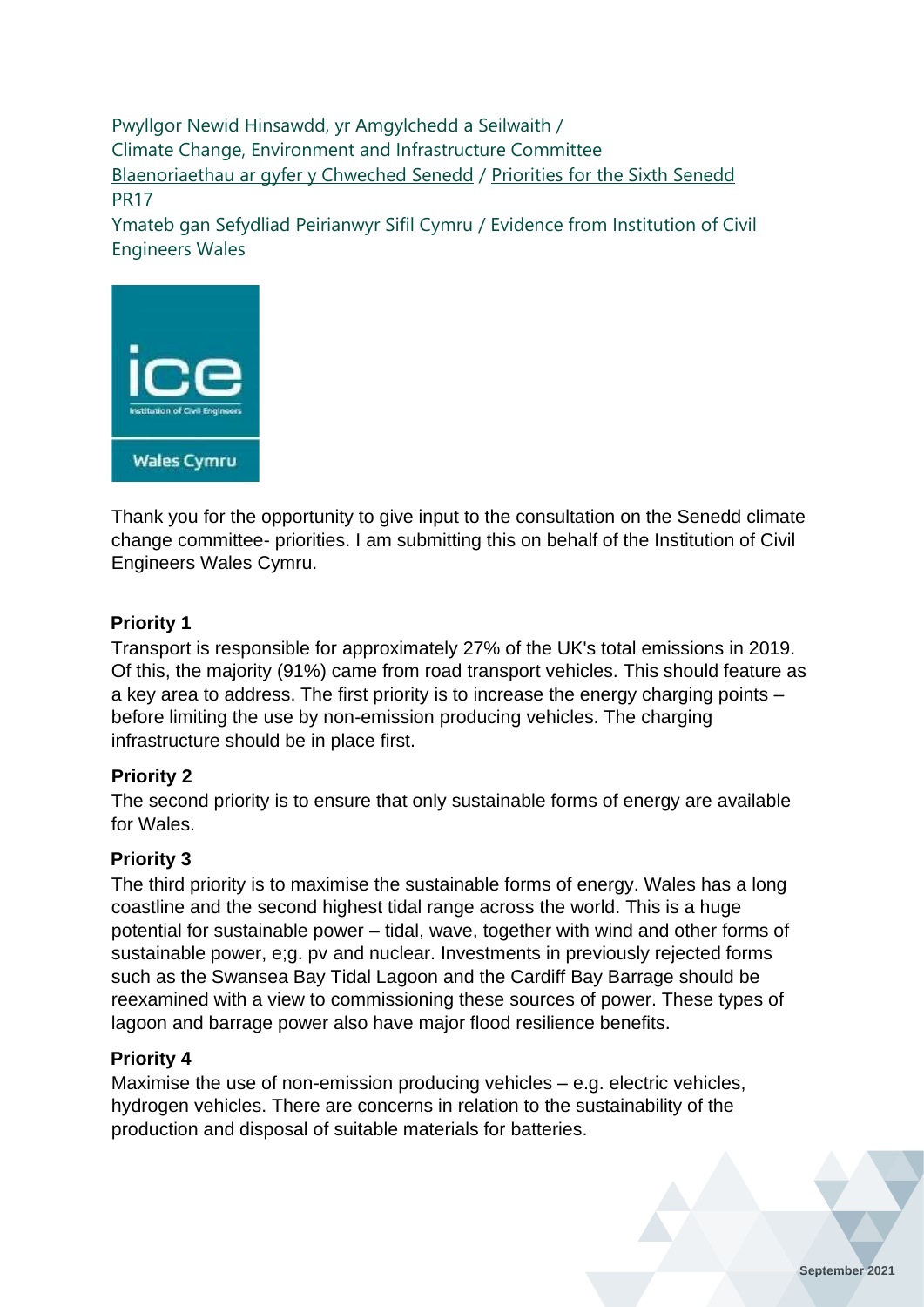# **Priority 5**

Increase Cycling and Walking should be treated as a priority, Wales is rightly proud of the Active Travel Act, resources should be given to projects that prioritise these forms of transport – where appropriate and where pollution or congestion are consequent on the implementation of such schemes.

# **Priority 6**

Research should be undertaken to establish the optimum speed limits across Wales for minimum emissions. Research to date shows this to be 50mph. It is noted that a speed limit of 20mph is currently under consideration / out for consultation for residential areas. Speed limits must be perceived by drivers to be correct or they will not be successful. Main rads and distributor roads should not be included without additional measures.

# **Priority 7**

Highway lighting should change to LED, this should be for all forms of lighting on street, not just the traditional street lighting but highway sign lighting, traffic signals, etc. Where possible this should also include an energy generation source as part of the installation.

# **Priority 8**

Buildings – Increase wood as primary construction material, minimise the use of cement.

# **Priority 9**

Require the public sector to meet onerous carbon zero targets together with energy efficient buildings and minimise emissions.

# **Priority 10**

Flood risk management, NO buildings on flood plains, increased Natural Flood Risk Management as opposed to 'hard' infrastructure.

# **Priority 11**

Maximise tree planting, set example with Welsh Government land.

# **Priority 12**

Develop carbon capture and storage.

# **Priority 13**

Maximise the use of local materials. Labour and resources.

Yours sincerely,

 $K_{\alpha}$   $\hbar$